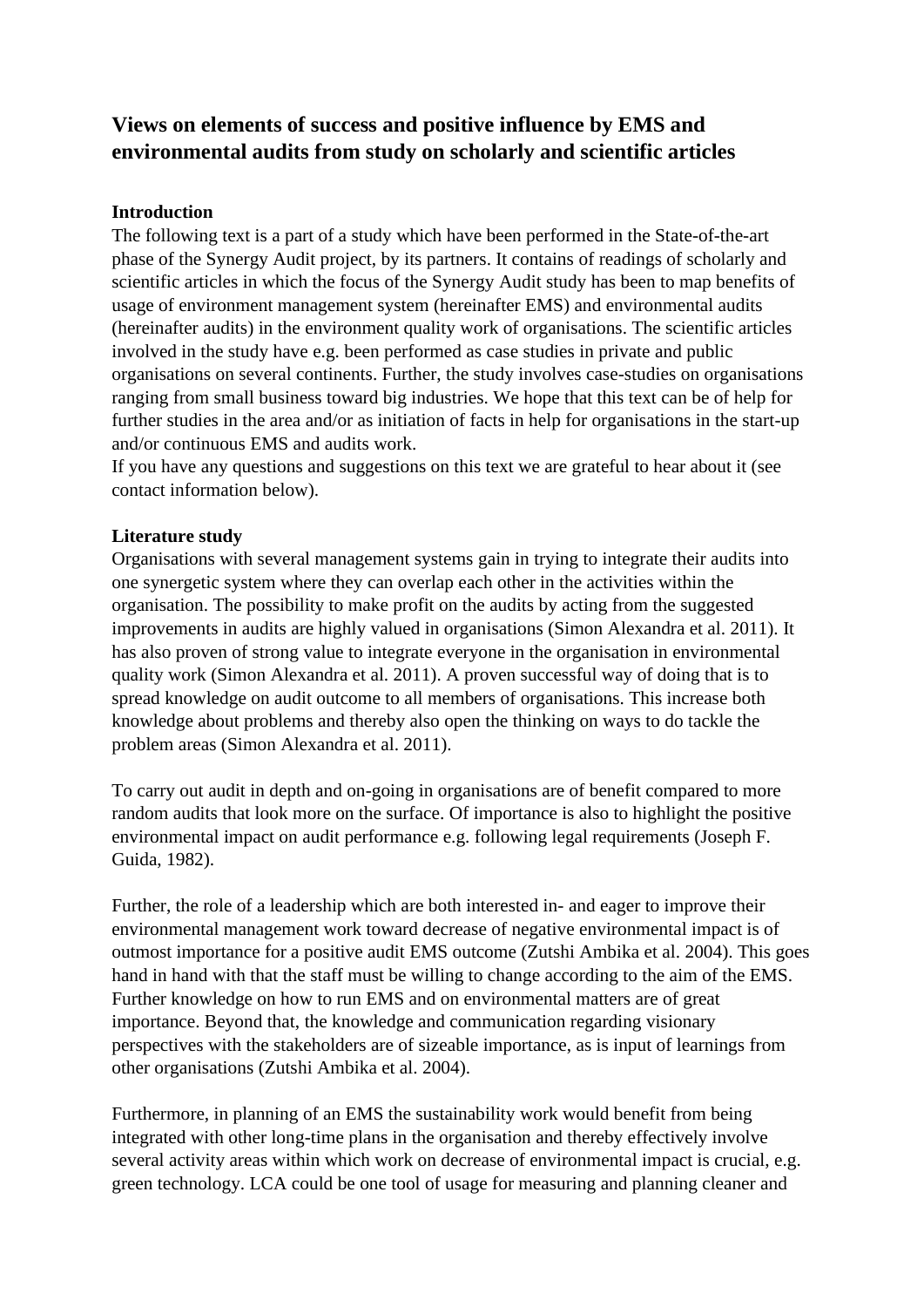reduced material need (Zutshi Ambika et al. 2004). Another benefit to apply to the audit performance is the cost benefit for the organisation due to the activities involved (Earnhart Dietrich et al. 2016). This could further lead to an increased resource productivity due to the EMS work (Montabon Frank et al. 2007). Furthermore, measure on factors for success regarding EMS work have shown that the possibility to decrease energy usage are scoring amongst the highest success benefits of organisations (Mavi Kiani Reza et al. 2012). The long-time planning of the EMS work is crucial for its possibility to fulfil improvements in an organisation, though the success is dependent on a continuous work with improvements on yearly basis, in organisations (Testa Francesco et al. 2008).

Tacit knowledge e.g. personal experience among employees, are a knowledge area which integrated in the environmental work could be of great benefit for the organisation. It could be made by finding spaces of idea-exchange within organisations where solutions to environmental dilemmas could use e.g. brainstorming from experiences and personal views of the employees as knowledge foundation to elaborate on the EMS work from (Olivier Boiral, 2002). Tacit knowledge further encourages the possibility for so called "custommade" training in which the tacit knowledge of the organisation could be viewed and encouraged in the more static knowledge of environmental work (Olivier Boiral, 2002).

There are many reasons to that organisations choose to use environmental standards as a drive toward implementation of EMS work as well as many reasons why organisations choose to establish and perform EMS without linkage to environmental standards. The organisations that choose to start up EMS work by the wish for a standard can be called "compliance-oriented" while organisations without that wish as main influence can be called "improvement-oriented". The later addressed are considered more internally motivated for change in the organisation and can by that motivation teach about the need for establishing a drive for change from within, organisations (Prajogo Daniel. 2019).

An overall reflection on the study is that the need for gathering of knowledge by e.g. case studies are highly relevant for having the possibility to grasp not only success benefits but also ideas about the varied perspectives on benefits related to the shape of organisations, and thereby getting a perspective on needed resources for a successful EMS and audit work.

### **Contact**

For information about and/or involvement in the Synergy Audit project and for start of a dialogue about EMS and audit performance please contact the leading organisation for the project on e-mail: [forplanettellus@gmail.com](mailto:forplanettellus@gmail.com)

#### **References**

Earnhart Dietrich et al. (2016) Environmental audits and signalling: The role of firm organizational structure, in: *Resource and Energy Economics*, 44, pp. 1-22 [online] Available at:

[https://scholar.google.se/scholar?q=Environmental+audits+and+signaling:+The+role+of+%E](https://scholar.google.se/scholar?q=Environmental+audits+and+signaling:+The+role+of+%EF%AC%81rm+organizational+structure&hl=en&as_sdt=0&as_vis=1&oi=scholart) [F%AC%81rm+organizational+structure&hl=en&as\\_sdt=0&as\\_vis=1&oi=scholart](https://scholar.google.se/scholar?q=Environmental+audits+and+signaling:+The+role+of+%EF%AC%81rm+organizational+structure&hl=en&as_sdt=0&as_vis=1&oi=scholart)

Joseph F. Guida Attorney at Law (1982) A Practical Look at Environmental Audits, in: *Journal of the Air Pollution Control Association*, 32:5, pp. 568-573 [online] Available at: <https://www.tandfonline.com/doi/abs/10.1080/00022470.1982.10465433>

Mavi Kiani Reza et al. (2012) Evaluation and Ranking of Success Factors and Benefits of ISO 14001- Based EMS Implementation Using the TOPSIS Method. *Journal of Applied*